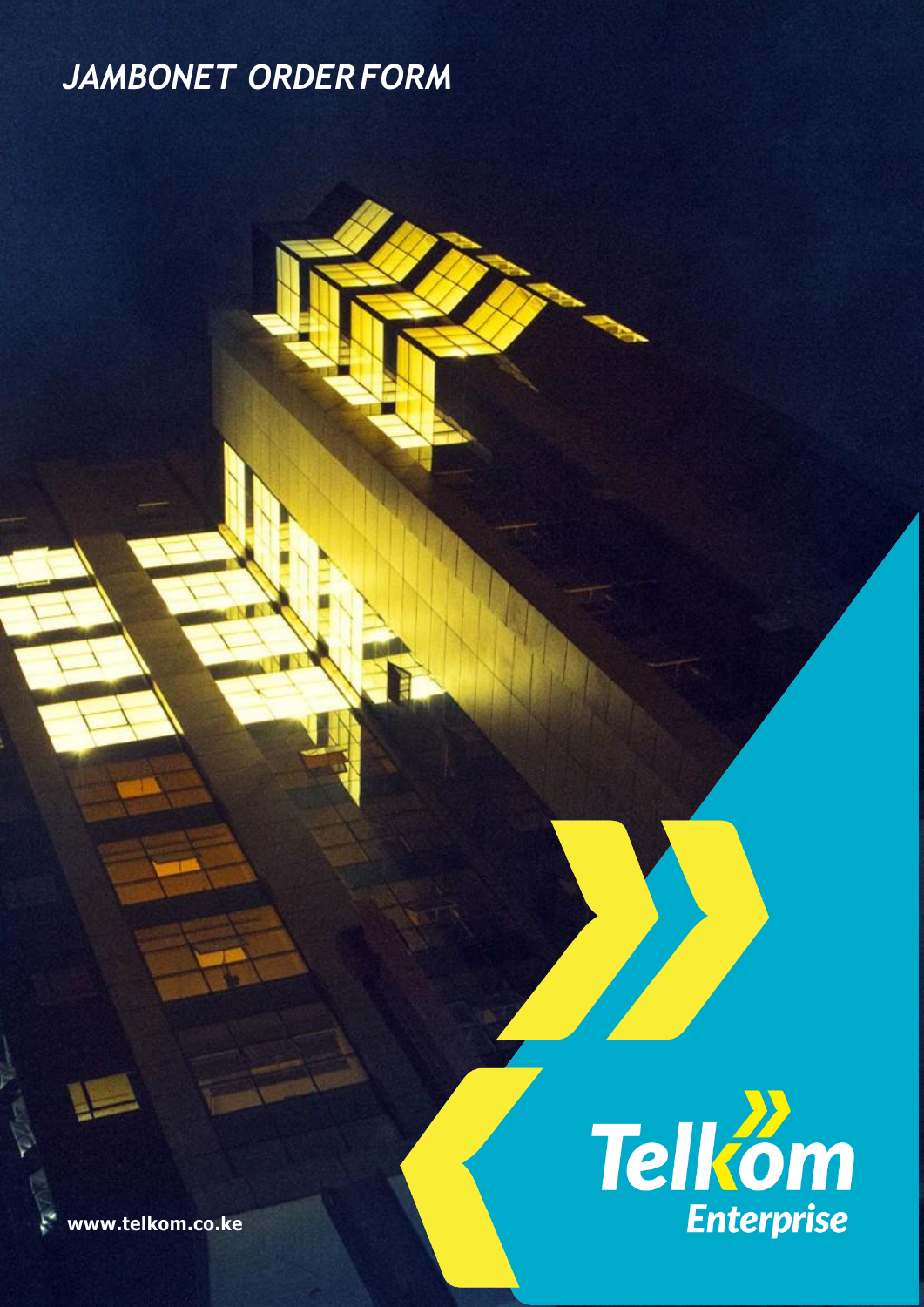

# **JAMBONET ORDER FORM**

| Our Ref: |  |
|----------|--|
| Pay ID:  |  |

#### **Customer Information**

**Name**

#### **1. OWNER OF THE CONTRACT**

| Name:                      |  |
|----------------------------|--|
| Represented by:            |  |
| Street:                    |  |
| <b>Aditionnal Address:</b> |  |
| Postal Code:               |  |
| <b>Billing Account:</b>    |  |

#### **2. BILLING ADRESS (ofdifferent)**

| Name(1):                   | PIN: |
|----------------------------|------|
| Represented by:            |      |
| Street:                    | Tel: |
| <b>Aditionnal Address:</b> | Fax: |
| Postal Code:               | @:   |
| <b>Billing Account:</b>    |      |

| PIN: |  |
|------|--|
|      |  |
| Tel: |  |
| Fax: |  |
| @:   |  |
|      |  |

| IN:  |  |
|------|--|
|      |  |
| Tel: |  |
| ax:  |  |
| @:   |  |

# (1) if different from owner

# **3. TECHNICAL REPRESENTATIVE**

| Name:               |      |
|---------------------|------|
| Represented by:     | Tel: |
| Street:             | Fax: |
| Aditionnal Address: | @:   |
| Postal Code:        |      |

| Tel: |  |
|------|--|
| Fax: |  |
| @:   |  |
|      |  |

#### **4. SITES INFORMATION**

| Number of sites: |  |  |
|------------------|--|--|
|------------------|--|--|

#### **5. SIGNATURE**

The current Order Form is governed by the contractual documents including the Jambonet Services Agreement, Common Description of Services, and Jambonet Service Description.These documents are available on request to your commercial contact or can be downloaded from Telkom website.

By signing the Order Form, Customer acknowledges the review and acceptance of the different contractual documents.

| At, on:                                                                                                                                                                                                                        |                                                                                                                                                                                                                                |                  |
|--------------------------------------------------------------------------------------------------------------------------------------------------------------------------------------------------------------------------------|--------------------------------------------------------------------------------------------------------------------------------------------------------------------------------------------------------------------------------|------------------|
| The Provider                                                                                                                                                                                                                   |                                                                                                                                                                                                                                |                  |
|                                                                                                                                                                                                                                |                                                                                                                                                                                                                                |                  |
| Function: <b>Example 2018</b>                                                                                                                                                                                                  |                                                                                                                                                                                                                                |                  |
|                                                                                                                                                                                                                                |                                                                                                                                                                                                                                |                  |
|                                                                                                                                                                                                                                |                                                                                                                                                                                                                                |                  |
| The customer                                                                                                                                                                                                                   |                                                                                                                                                                                                                                |                  |
|                                                                                                                                                                                                                                |                                                                                                                                                                                                                                |                  |
|                                                                                                                                                                                                                                |                                                                                                                                                                                                                                |                  |
| Signature: the contract of the contract of the contract of the contract of the contract of the contract of the contract of the contract of the contract of the contract of the contract of the contract of the contract of the |                                                                                                                                                                                                                                |                  |
| (Company Stamp)                                                                                                                                                                                                                |                                                                                                                                                                                                                                |                  |
|                                                                                                                                                                                                                                |                                                                                                                                                                                                                                |                  |
|                                                                                                                                                                                                                                | Fax: The contract of the contract of the contract of the contract of the contract of the contract of the contract of the contract of the contract of the contract of the contract of the contract of the contract of the contr | $\circledcirc$ : |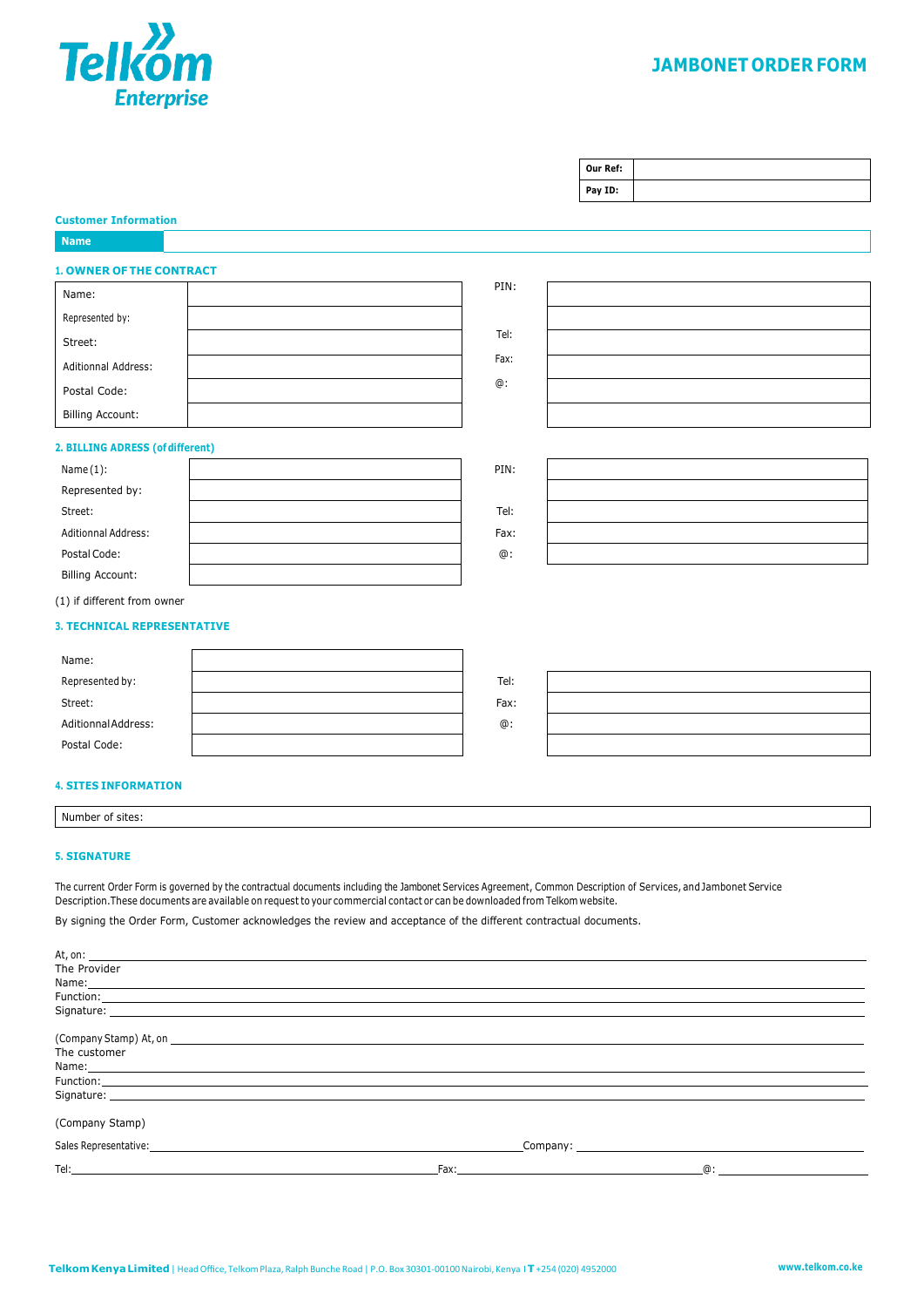

Our Ref: Ciruit ID: Pay ID:

#### **Order Form**

**Jambonet & Associated Services**

| Name:                      |                  |  |
|----------------------------|------------------|--|
| <b>Location Address:</b>   |                  |  |
| Street:                    | On site contact: |  |
| <b>Aditionnal Address:</b> |                  |  |
| <b>Postal Code:</b>        | Telephone:       |  |
| City:                      | Mail:            |  |
| Country: Kenya             |                  |  |

#### **6. BASIC SERVICE**

| Order Type  | <b>Current Bandwidth</b> | <b>New Bandwidth</b> |
|-------------|--------------------------|----------------------|
| New Service | <b>NA</b>                |                      |
| Upgrade     |                          |                      |
| Relocation  |                          |                      |
| Downgrade   |                          |                      |

#### **7. PROFILE OPTION**

| Profile          | Tick | Secure CPE (Y/N) |
|------------------|------|------------------|
| Jambonet Connect |      |                  |
| Jambonet Premium |      |                  |

#### **8. "CUSTOMER LOCATION ADMINISTRATION" MODULE**

|                                    | <b>Tick</b> | Price |
|------------------------------------|-------------|-------|
| Router Required                    |             |       |
| Additional IP Addresses            |             |       |
| Customer Location IP Configuration |             |       |
| Inside Wiring                      |             |       |

| <b>9. COMMENTS:</b>         |         |                      |
|-----------------------------|---------|----------------------|
|                             |         |                      |
| <b>10. BILLING MODULE:</b>  |         |                      |
| Contract Duration           |         |                      |
| <b>Billing Cycle</b>        | Monthly |                      |
| Total MCR including options |         | <b>CURRENCY: KSH</b> |
| Total OTC including options |         |                      |

#### Terms & Conditions

- 
- 1. Telkom Kenya shall provide Services covered by this Service Order Form for the transmission of data telecommunications traffic. 2. Unless the Parties otherwise agree in writing any Service requested by Customer shall be provided by Telkom for a minimum duration of 1 year from the activation date. If
- Customer terminates service before the expiry ofthe minimum period, paymentfor the remaining periodshall remain due in full.
- 
- 

Unless the Parties otherwise agree in writing, Telkom shall bill Customer according to the section 10 of this Service Order Form. No accounting and revenue settlement<br>process between the Parties shall be required.<br>4. Unles

- 
- portion (if any) of the current service term.
- 6. TheseSpecificTerms&Conditionswillbeinforcefromtheactivationdateandwill remaininforceforperioddefinedinthesection10ofthisServiceOrderForm.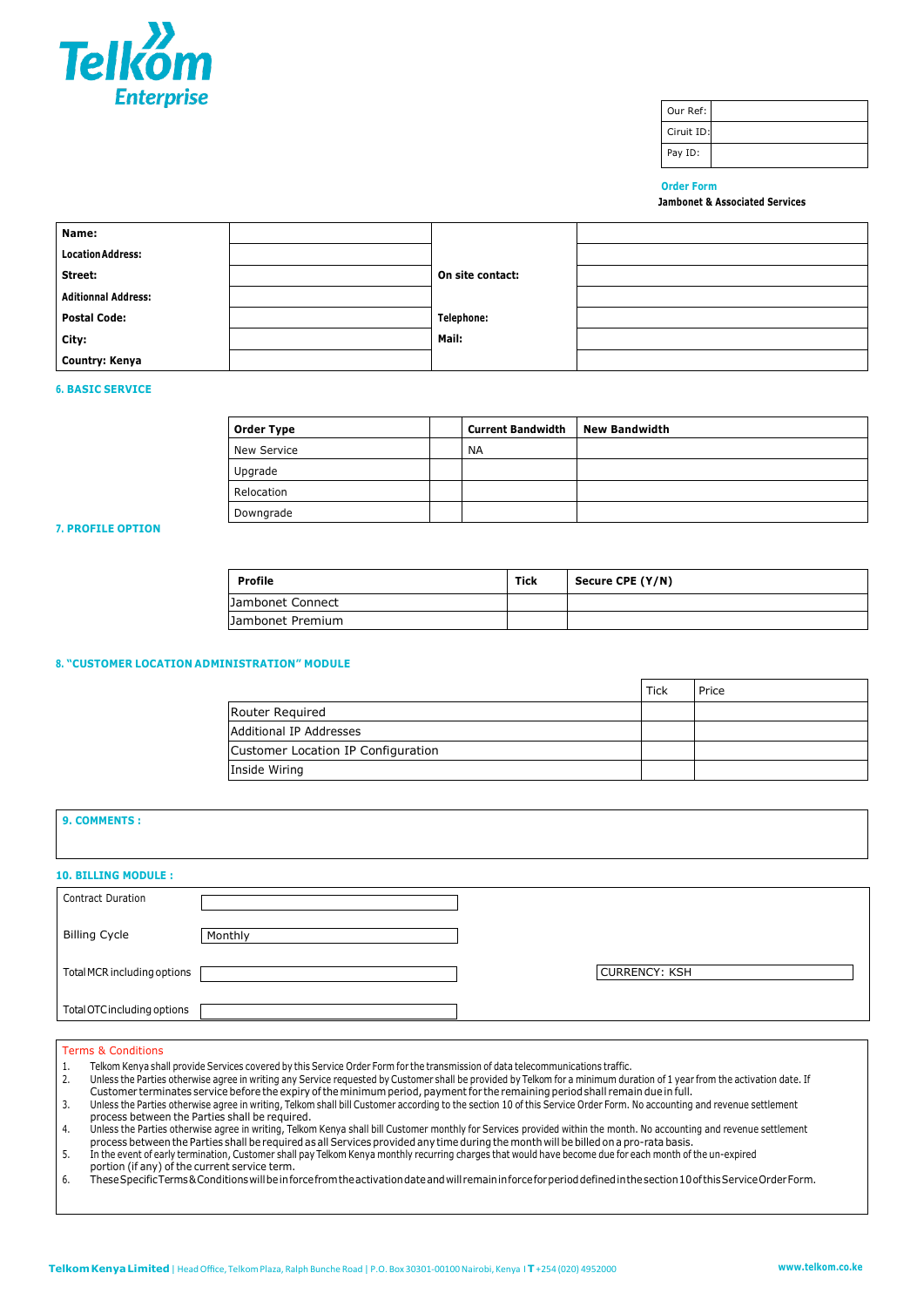

# 1 . DEFINITIONS

**"Access"** refers to the component of a Service allowing access to the Provider's Network;

**"Access Link"** refers to any telecommunication circuit or any other capacity, rented to a capacity provider by the Provider or, as applicable, by the Customer, which enables the equipment to be connected to the Provider's Network via a POP.The Link may be established on a permanent or occasional basis;

**"Access Node"** or **"POP"** refers to the **"physical"** point of presence on the Provider's Network, to which an Access is linked via an Access Link;

**"Beneficiary"** refers in general terms to any affiliate and/or partner designated by the Customer, likely to use or access any Service provided with respect to a Service Agreement;

**"Jambonet"** refers to the name of the service offered by the Provider's Network;

**"Contract"** refers to all the contractual documents, including this Service Agreement

**"Customer"** refers to the legal entity which has signed the Contract with the Provider;

**"Customer Network"** refers to the network set up by the Provider for the Customer, consisting of a set of Accesses which can inter-communicate via subscribed Services, including equipment, Access Links and the Provider's Network;

**"Deployment Phase"** refers to the period before the Operating Phase during which the Provider proceeds with the start-up of the Service and/or Migration of the Access (es) ordered;

**"Existing Network"** refers to the list of service Accesses as of the effective date of the Service Agreement, in respect of a contract signed by the Parties, referenced in the Order, which are intended to migrate to the Target Network within the provisions of the Contract;

**"Initial Scope"** refers to allthe Accesses and associated Services ordered by the Customer to be deployed/migrated by the Provider during the Deployment Phase;

**"Interface"** enables a piece of the Customer's equipment and hardware to be connected to the Service provided within the framework of the Service Agreement;

**"Migration"**refers totheconfigurationoperationsneededtoenableaNetworkAccess tobeupgradedtoaTargetNetworkandthen startedup;

**"Order"** refers to the Service(s) supplied with respect to the Order Form signed by the Customer, and accepted by the Provider. Any Order is issued within the framework of a Service Agreement to which it refers;

**"Order Form"** refers to the standard documents attached to the Service Agreement or, as applicable, which specify the information required for the provision of the Services by the Provider;

**"Operating Phase"** refers to the period after the Deployment Phase, the end date of which is indicated on the official report drawn up at the end of the Deployment Phase;

**"Preventivemaintenanceinterruption"**refers to interruptions corresponding toperiods whenthe Provider carries outpreventivemaintenance on the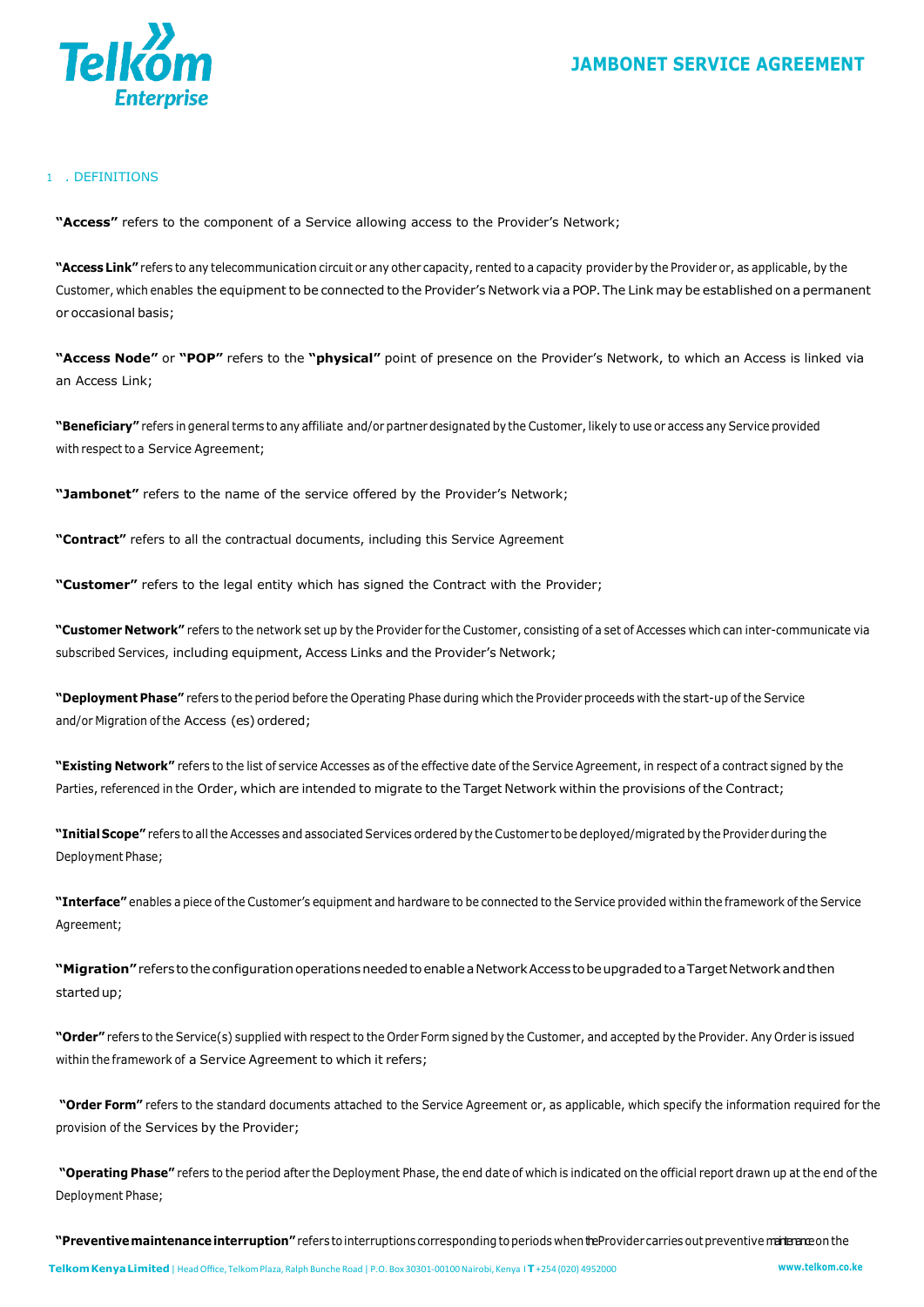

Provider's Network;

**"Provider" or "Telkom"** refers to Telkom Kenya Limited;

"Provider's Network" refers to the telecommunication network used by the Provider, to which the Customer will have access within the framework of the Service Agreement, with the exception of the Access Links, equipment and Customer equipment;

**"QualityAssurance Plan (QAP)"** refers to the document defining the standards and working methods needed to provide the Services during the Deployment Phase and for each Site until acceptance is given. It formally establishes the relations between the Customer and Provider and aims, in a non-restrictive way, to define the organisation set up by the Provider, with details of escalation procedures and the roles of the various players. It will be provided to the Customer by the Provider subject to the Customer ordering the Deployment Service;

**"Service Agreement"** means this Jambonet Service Agreement;

**"Services"** are defined as the technical features offer by subscription and "**Services**" shall be construed accordingly;

**"Site"** refers to a set of Accesses located at the same geographic address as indicated on the Order; and

**"TargetNetwork"** refers to all the Accesses, including existing Network Accesses once they have migrated and/or been putinto service within Service described in the Service Agreement.

For all the Terms not defined herein but used in the Service Agreement and its Appendices, the Customer and Provider agree to adopt the definitions given by the International Telecommunications Union (ITU) and amendments thereto.

#### 2 . PURPOSE

The purpose of this Service Agreement is to define the Conditions under which Provider will provide Jambonet to the Customer.

#### 3. CONTRACTUALDOCUMENTS

3.1 The Jambonet Service Agreement is part of the Telkom General Terms and Conditions and consists of this Service Agreement and (f applicable) the Appendices thereto.

3.2 The Provider may change this Service Agrement at any time and will give notice of the changes, modifications/variations to the Services or charges, any promotions and other information through advertisement in a daily newspaper or the Telkom website [www.telkom.co.ke.](http://www.telkom.co.ke/) The Customer shall be deemed to have been bound by such variation by continuing to use the Services.

#### 4. TERM OF THE SERVICE AGREEMENT AND ORDERS

#### **4.1 Term of the Service Agreement and Extension Conditions**

This Service Agreement takes effect on the signature of the first Order by both Parties and is concluded for a period of …………… months. Upon expiry of the initial term, the Service Agreement will then automatically be renewed for further periods of twelve (12) months until terminated in accordance with the terms of this Service Agreement.

#### **4.2 Period for anOrder**

Jambonet Service Orders are subscribed for the period defined in dause 4.1, with a minimum period of 12 months, effective as of the start-up date for the Service concerned, as defined in the Service Description Appendix. Any modification to an Order is made via an Order Form.

#### **4.3 Period for an Optional Service Orde**r

**TelkomKenyaLimited**|HeadOffice, TelkomPlaza, Ralph Bunche Road | P.O. Box 30301-00100Nairobi, Kenya I**T**+254 (020) 4952000 **[www.telkom.co.ke](http://www.telkom.co.ke/)** Optional Service Orders are subscribed for the same period defined in 4.1, with a minimum period of 12 months, effective as of the start-up date for the Service concerned, as defined in the Service Description Appendix.Any modification to an Optional Order is made via an Order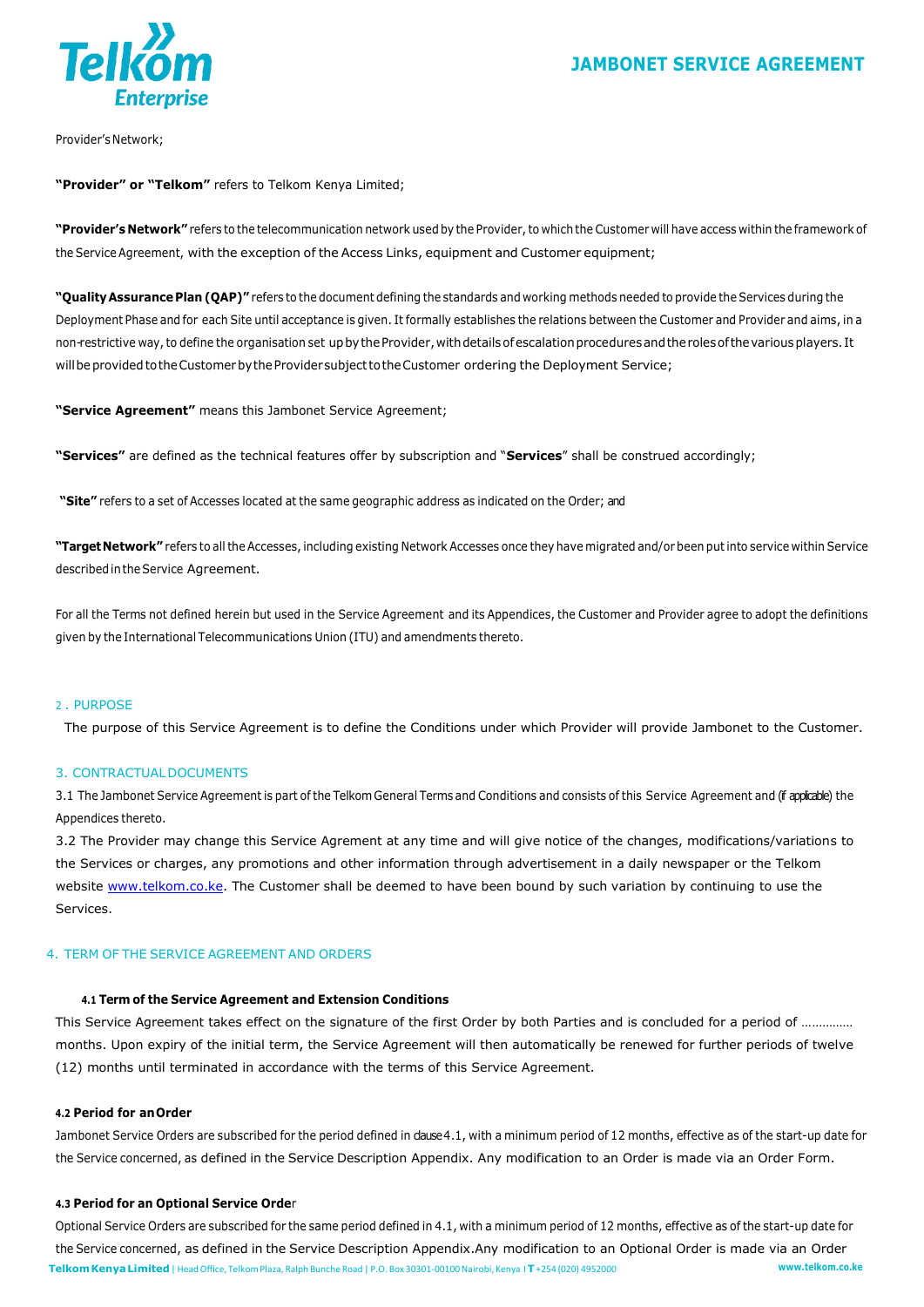

Form.

#### **4.4 Renewal of services**

Upon expiry of the minimum period for the Jambonet Services Order or (as the case may be), an Optional Service Order, the relevant Service Order shall automatically be renewed for further periods of twelve (12) months, until terminated in accordance with the terms of this Contract.

# 5 SCOPE AND CONTRACT SUBSCRIPTION CONDITIONS

5.1. Unless expressly stipulated in the Service Agreement, every Order is considered to be issued by the Customer on its own behalf. 5.2. Beneficiaries may use or access the Service. The Customer undertakes to communicate with the said Beneficiaries of the content of the Telkom General Conditions and Service Agreement, together with any subsequent modification thereto. In any event, the Customer remains liable for the contractual obligations of Beneficiaries. As a result, the Provider does not have to make any direct response to a Beneficiary concerning any request in relation to the purpose of the Contract.

- 5.3. As necessary, the Customer may also issue Orders in the name and on behalf of Beneficiaries in its quality of authorised representative, provided that:
	- (i) this is expressly indicated in the concerned Service Agreement;

(ii) information concerning the Beneficiaries is forwarded by the Customer. This information will be indicated in the Appendix and the Customer will inform the

Provider in writing promptly of any modification that might occur, the effect of which would exclude a Beneficiary from the benefit of the Contract;

(iii) the Customer is responsible for obtaining powers of attorney from Beneficiaries to manage the global relationship with the Beneficiary with respect to the Provider. As a result, the Provider does not have to make a direct response to a Beneficiary concerning any request;

(iv) the Customer will provide copies of the powers of attorney immediately on first demand of Provider and will assume vis-à-vis the Provider a joint and several liabilities for all rights and obligations of the Beneficiaries; and

(v) the Services subscribed to by the Customer on behalf of Partners designated as Beneficiaries are used for communication or cross-connection purposes with the Customer or one of its affiliates.

5.4. The Provider reserves the right to request a financial guarantee from the Customer prior to the signature of an Order or at any time during execution of the Contract, such as the payment of a guarantee deposit, an on-demand guarantee or a creditworthy joint and several guarantee of solvency. The Customer will inform the Provider ofthe amount and date of payment or setup of the financial guarantee requested.

5.5. During execution of the Contract, the non-production or failure to update the financial guarantee requested by the Customer will lead without any notification to the suspension of the Order(s) concerned, without prejudice to any other remedy available to the Provider, notably application of clause 15 of this document; such suspension will continue until the financial guarantee is set up. Nonetheless, during this period, the Customer will still be liable for payment of the price for the Services concerned by the said suspension which were rendered prior to the suspension.

5.6. Previous debt contracted with respect to an Order or separate contract concluded with the Provider must be settled before subscribing to anewOrder.

# 6. ORDER PROCEDURE, MODIFICATION OF AN ORDER

#### **6.1 Order Procedure**

Any Service provision is subject to the issuance of an Order by the Customer. The appropriate Order Form specimens are given in Appendix or transmitted by the Provider at the Customer's request.

#### **6.1.1 Placing a standard Order-has to be defined**

An Order is submitted by the Customer through the account manager, where the Customer requirements for the Service are listed including: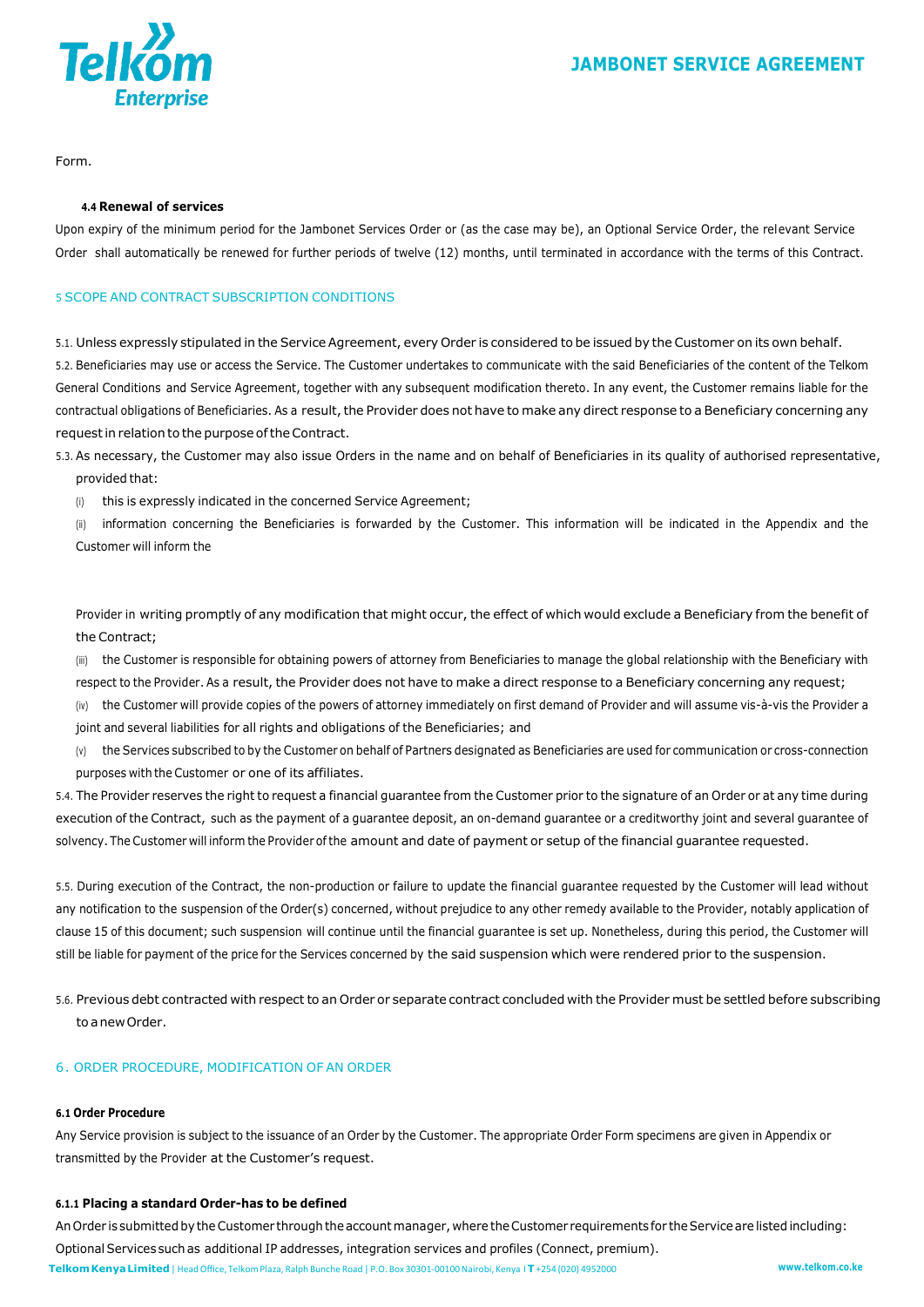



#### **6.1.2 Order with request for prior quotation**

A quotation request is sent to the Provider when the Service Agreement does not contain all the pricing information required to issue an Order. The quotation request will indicate the missing pricing elements. The Provider will reply to the Customer's quotation request within 10 (ten) working days from the date of receipt of the said request. It is specified that this period may be extended according to the specific nature or complexity of the quotation request (preliminary feasibility study, lead times relating to capacity providers other than the Provider of local public services, etc.) and the Customer will be kept informed by the Provider. The quotation is valid for one (1) month from date of receipt of the Provider's response by the Customer.

#### 7. PROVISION OF THE SERVICES

#### **7.1 During the DeploymentPhase**

The Deployment Phase consists of the Service start-up of Accesses within the Initial Scope. In the Common Service Description Appendix or, In the Deployment Service Description Appendix when the Customer has subscribed to the Deployment Service;

- The Customer declares acceptance of the characteristics and limits of Jambonet and, in particular, acknowledges that:
- It possesses the appropriate equipment and software and staff qualified to operate the Access correctly;
- It is aware of the nature of Jambonet and agrees to use the Service in a reasonable manner and will refrain from any usage that is in breach of the law or current regulations; elements or data of any kind that might contravene any prevailing laws or regulations, of a threatening, shocking, defamatory nature, which might breach confidentiality agreements or infringe property rights;
- It shall not knowingly or negligently transmit any electronic and/or software element via the Service that might cause or be liable to cause damage of any kind either to the Provider's information systems or to other Jambonet users;

In the event of obvious breach of this clause by the Customer, the Customer accepts that the Provider is entitled to interrupt the internet and/or application Service immediately without any further formalities, without the Customer being entitled to any indemnity and without prejudice to any damages that the Provider may claim should its liability be invoked due to the breach by the Customer.

#### **7.2 During the OperatingPhase**

During the Operating Phase, the Provider will provide the Customer with the Services in compliance with applicable regulations and according to the functions described for each Service in the "Service Description" Appendix.

The Provider reserves the right to make operational changes to the Provider's Network operating mode, provided these changes do not affect the Service or generate additional costs for the Customer.

# 8. INSTALLATION AND MAINTENANCE

8.1. When the provision of the Service requires the installation of equipment by the Provider on the premises designated by the Customer, the Customer will, atits own expense, make space available to the Provider that meets the technical prerequisites for installation of this equipment. Installation and connection Conditions are indicated in the corresponding Service Agreement. Customer, at its own expenses, will make any and all necessary adjustments or ensure the compliance of premises. The Service can only be provided to the Customer once the premises satisfy the above mentioned conditions and prerequisites. The Provider will not become involved in any dispute arising between the Customer and the owner or the premises or its representative in respect of provision of the Service.

8.2. For any work justified by the installation, operation or maintenance of a Service, the Customer must allow access to the premises by the Provider and persons authorised by the latter who justify their capacity. If installation or other work needs passing through the property of a third party, the Customer will be responsible for obtaining the authorisation ofthe third party. No work may be carried out on Customer or third party premises withoutthe presence ofthe Customer or its representative.Any period during which the Customer's premises cannot be accessed by the Provider or its authorised representatives, pursuant to the above stipulations, will not be taken into account for the calculation of the lead times allowed for the Provider to carry out its obligations. The Customer must inform the abovementioned technicians of the existence and location of pipes/ducts (e.g. gas, electricity, water, etc.) and equipment of any kind, as well as any other risk which may occur on the premises accessed by technicians for Service implementation purposes. Before the Provider carries out any work on the premises, the Customer will provide all the necessary information on hygiene and security rules in force on the premises.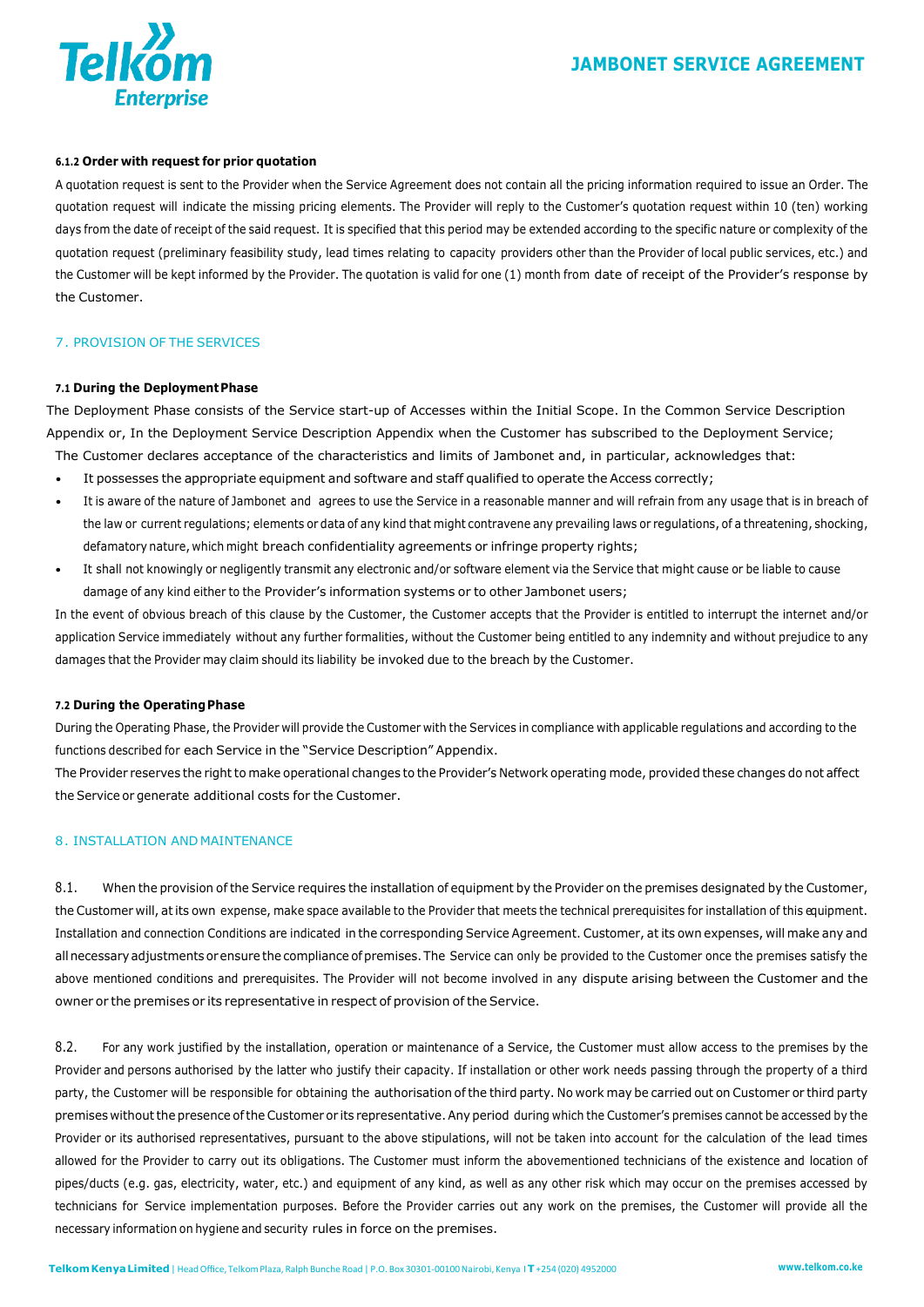# **JAMBONET SERVICE AGREEMENT**



8.3. The Service is maintained under the conditions described in each Service Agreement concerned. In order to ensure thatthe quality of a Service is maintained, the Provider may need to carry out work on its network, which may temporarily affect regular operation of the said Service and, as far as possible, will endeavour to reduce any resulting disruption for the Customer. Should this work affect provision of the Service to the Customer, the Provider must advise the Customer at least two calendar days before the date of the work by letter, email, fax, sms or through the media indicating the dates, times and provisional timeframes when the Service will be interrupted. If the Service provided to the Customer is the only one likely to be affected by the work, the Provider will agree on a timeslot for the work with the Customer. If, at the Customer's request, after studying possibilities, the scheduled work takes place during non-working hours, the resulting additional costs will be paid by the Customer. Service interruptions due to work scheduled by the Provider, either in compliance with the above minimum notice period or by agreement with the Customer, carried our during a negotiated timeslot are not considered incidents and will not give rise to penalties in relation to the Provider's quality of service commitments.

#### 9. PRICES AND CUSTOMER COMMITMENTS

9.1. The prices for Services and related pricing structures are indicated in the concerned Service Agreement.

9.2. Prices are expressed in KES and exclude taxes. Any VAT that might be payable in Kenya in respect of this Contract will be borne by the Customer in addition to the Service prices. Prior authorisation is required from the Provider for payment by the Customer or Beneficiary in another currency. In any event, the total amount due to the Provider will be converted by the latter on the basis of exchange rates agreed upon by the parties in the concerned Service Agreement.

9.3. Prices may be granted to the Customer on the basis of a Customer commitment in respect of a Service Agreement. Customer commitments agreed between the Parties and the consequences of noncompliance with Customer commitments are defined in the Service Agreement concerned.

#### 10. INVOICING AND PAYMENT CONDITIONS

10.1 The sums invoiced on a monthly basis are payable within 15 days from the date of the invoice. Direct debit payments are allowed a further five days term. In the event of a different payment or invoicing schedule, the Master Services Agreement will specify the applicable rules, it being understood that the term for the payment of invoices may not exceed thirty (30) days. The Provider does not apply any discount. The prices for the Service indicated on invoices issued by the Provider will be printed with two decimals.

10.2 Any disagreement or request by the Customer for clarification concerning an invoice must be notified by registered letter with acknowledgement of receipt within a maximum period of 15 days as from the date of issuance of the invoice. Once this period has expired, an invoiceisconsideredtobeacceptedfromaprincipleandamount standpoint and the Provider will not accept any claims.

10.3 The one time charge invoice will be sent after the kick-off meeting organised by the Telkom project manager with the Customer. The one Time charge invoice will bill Service and Profile access fees, equipment and installation fees.

10.4 The Customer will receive the first recurrent invoice after a minimum installation of the service. The monthly invoice will be sent to the Customer between 1st up to 5th. The Customer will clear the invoice as described in clause 10.1.

10.5 Any complaint by the Customer suspends the obligation to pay the sum in dispute, subject to justification by the Customer of its claim,together with payment ofthe undisputed amount or, as applicable, subscription charges plus the average ofprevious call consumption calculated over the previous six months. Confirmation ofthe sum in dispute by the Provider once the complaint has been processed makes payment ofthis sumimmediatelydue.

10.6 In the event of the payment of a series of invoices or partial payment, the Customer undertakes to enclose details of application of the sums paidwiththepayment. Otherwise, the Provider will determine the order in which payments are applied.

10.7 Sums due by the Customer under an Order within the framework of the Contract may be transferred to another Order or Contract concluded with the Provider.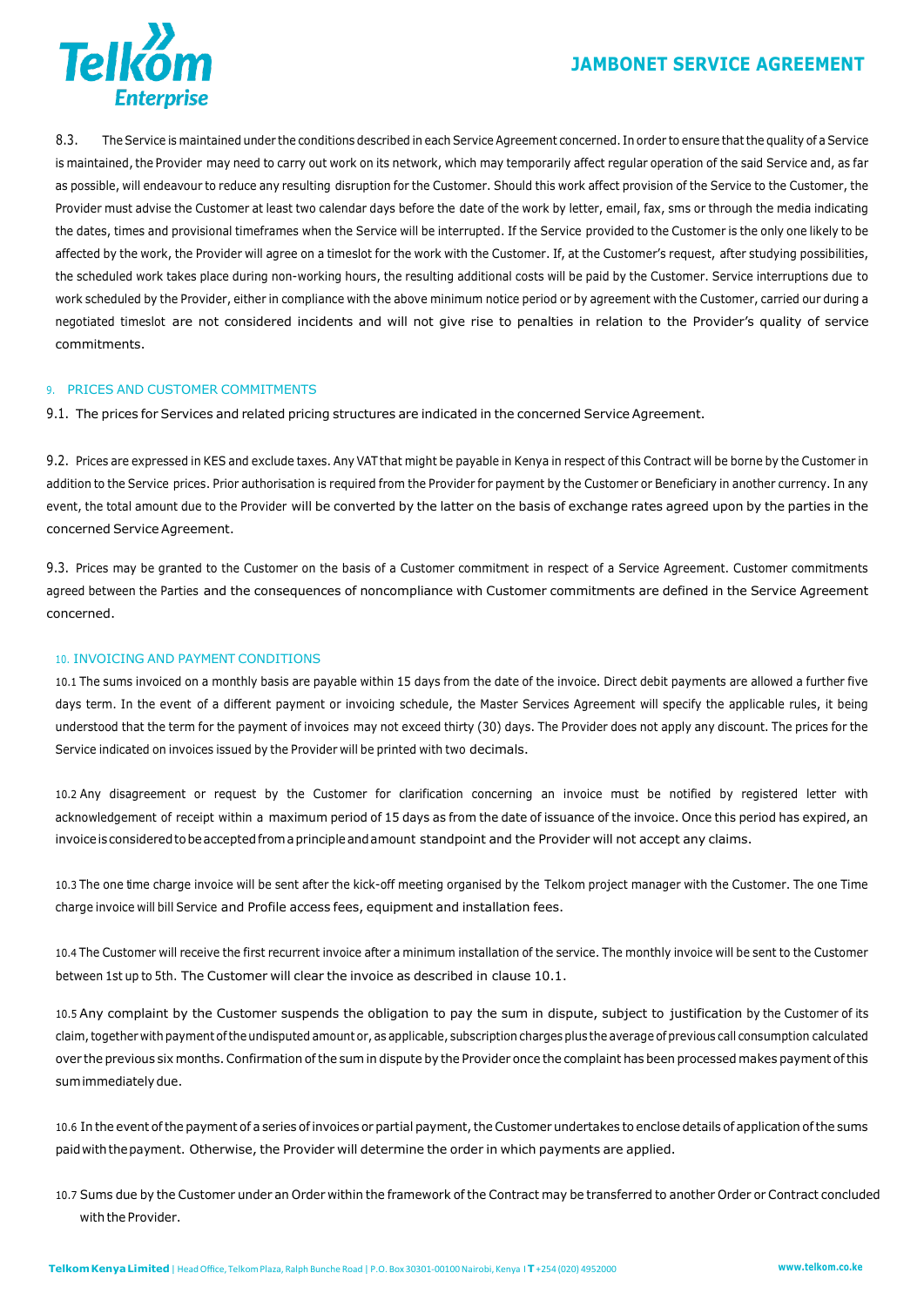

# 11. LIABILITY

**11.1** In the event that it becomes impossible for the Provider to offer Service, both Parties will be released from their obligations under this Service Agreement and the Provider shall have no liability to the Customer.

**11.2** The Customer accepts that some services offered by a third party carrier's network infrastructure are incompatible with Jambonet and may not be available to the Customer after connection to the Provider's Network.

**11.3** The Customer accepts that as provision of certain parts of the Service(s) is dependent upon third party service providers, there may be technical limitations that inhibit the activation or provision of the Service(s). Whilst the Provider will use reasonable endeavors to rectify these issues it cannot guarantee that they will be rectified by these providers.

**11.4** Without prejudice to the provisions of this clause, in the event that the interruption of service is caused by the Provider, it shall use reasonable endeavours to give the Customer reasonable notice before suspending or interrupting the Service(s). Technical support is available to enable faults to be reported and resolved. Whilst the Provider will use reasonable efforts to procure resolution of such faults, it cannot guarantee that all faults will be corrected.

**11.5** The Customer hereby acknowledges that third party monitoring services such as alarm monitoring will be affected and that any third party providers of such a service connected to the proposed network have been informed.

**11.6** The Customer hereby acknowledges that the Provider cannot be held responsible for any loss incurred by the Customer because of faults and/or failures within a third party carrier's network infrastructure.

**11.7** The Service is used at the Customer's own risk and the Provider takes no responsibility for any data downloaded and/or the content stored on the Customer's computer. The Customer agrees not to make any claim against the Provider, its suppliers, employees, contractors or assignees for any loss, damages or expenses relating to, or arising from, the use of the Services.

11.8 The Provider's responsibility for the Service does not apply in relation to any point beyond the Provider's equipment at the Customer's premises. The Provider shall not be responsible for any interference or degradation of service caused by any internal wiring or cabling within the Customer's premises other than those performed by the Provider's staff. The Customer shall be responsible for any upgrades of such internal wiring or cabling that are deemed necessary to enable the Customer to obtain connectivity or the full connectivity speed of the Service.

**11.9** The Provider will use its best endeavors to make the Services available to the Customer 24 hours a day, 7 days a week. The Customer acknowledges that the Provider cannot guarantee uninterrupted service, the speed, performance or quality of the Service. The Customer further acknowledges that the Service is not fault free and there may be interruptions and/or access problems from time to time as a result of maintenance, upgrades, emergency or problems caused by third party service providers over which the Provider has no control and therefore can accept no liability for problems that may arise from the Service.

**11.10** The Provider will not be liable to the Customer for any failure to perform an obligation or provide the Service(s) to the Customer because of any factor beyond its control including but not limited to acts of God, industrial action, default or failure of a third party (including unavailability of third party telecommunications and/or content services), war, civil action, governmental action or by any act or decision made by a court of competent jurisdiction.

**11.11** Notwithstanding anything else to the contrary stated or implied herein, the Provider shall have no liability to the Customer whatsoever for any direct, incidental, consequential, punitive or special damages, including without limitation to, loss of profit, loss of revenue, or loss of business suffered by the Customer or any third party even if informed in advance of the possibility of such damages as a result of non availability of the service under any circumstances whatsoever.

**11.12** Subject to the exclusions set out herein, the Provider's liability for damages under this Service Agreement, for any cause whatsoever, and regardless of the form of action shall be limited to proven direct damages of Kshs 3,000/- per claim or series of related claims, subject to a cumulative liability of Kshs 10,000/- for all claims raised over any twelve (12) month period.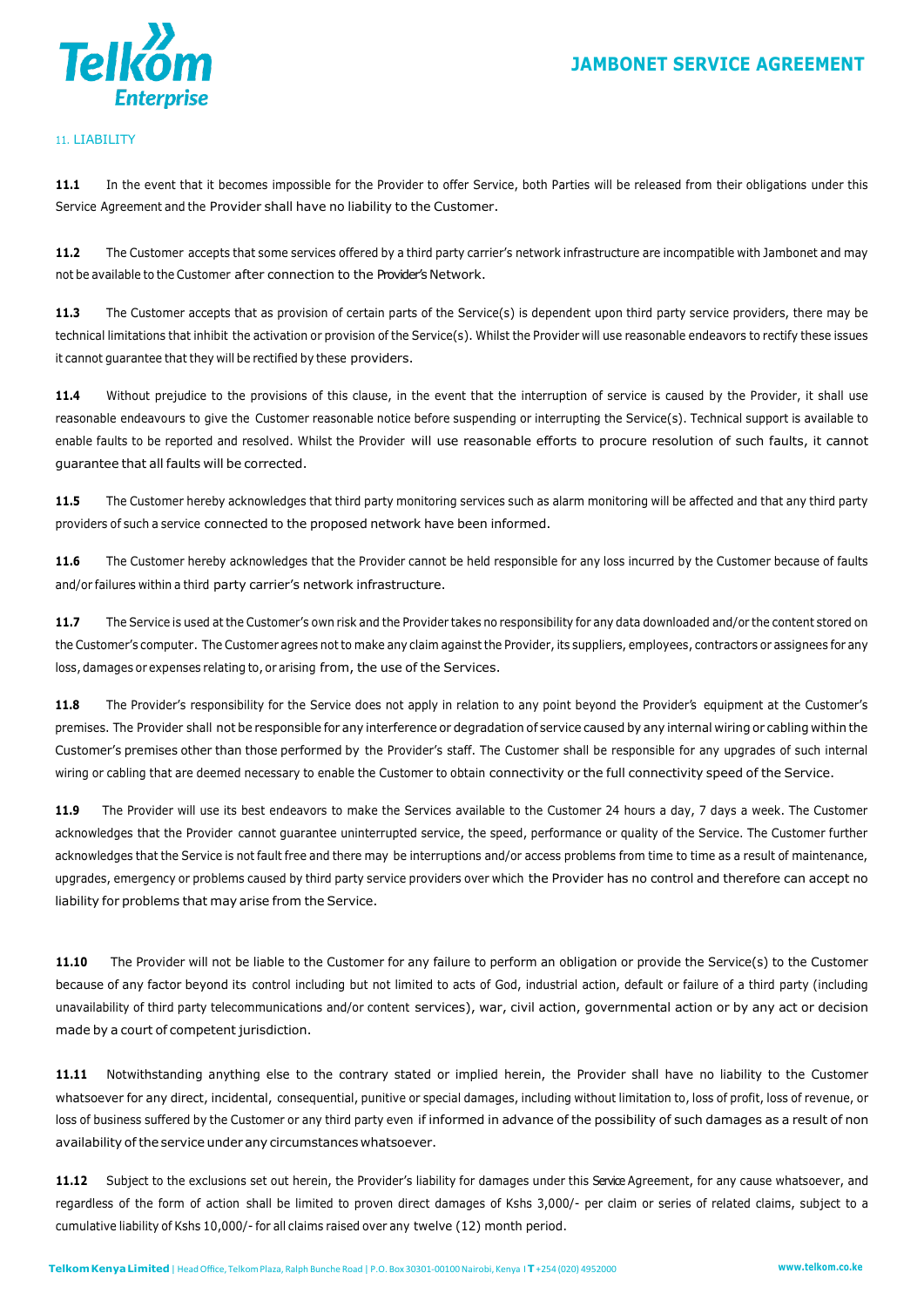

## 12 TERMINATION

# **12.1 Termination for convenience.**

This Service Agreement may be terminated by registered letter with acknowledgement of receipt notice, subject to compliance with clause 13.3 hereunder. Termination of this Service Agreement leads to termination as of right of any Orders in process. Similarly, termination of all Orders results in termination as of right of this Service Agreement. Any termination decision will take effect within six (6) months of receipt of the notification.

#### **Termination costs:**

The Customer will be liable for payment of the following:

- Any Customer commitment(s) still due: should the total amount invoiced as ofthe date of early termination ofthis Service Agreement not reach the CustomercCommitment, an additional amount, equal to the difference between the commitment and the total amount invoiced will be invoiced during the firsttwo-month period following the date of early termination of the Service Agreement;
- Payment of Disconnection Costs/Prices;
- For each Access for the minimum period of the Order specified in the Appendices: should the actual period of a Service for a given Access be less than the minimum scheduled term of the Order, the Customer will owe the difference between the corresponding minimum amount required and the amount invoiced by the Provider since the Service start-up date for the Access concerned; and
- Any Leased Link indemnities that might be claimed by the capacity provider from the Provider.

#### **12.2 Termination of all or part of an Order for convenience**

Each Party may terminate all or part of an Order by registered letter with acknowledgement of receipt.

#### 13. CONFIDENTIALITY

13.1. Within the framework of the Contract, any information received by one of the Parties from the other will be considered confidential unless the said information is expressly qualified as non-confidential by the Party sending it to the other Party. The Customer and Provider agree to mutually respect the confidential nature of information and data received within the framework of this Service Agreement.

13.2. The Parties thus agree not to use the said information or data when not necessary for execution of an Order and not to release said information or data to anyone else than employees or subcontractors on a strictly "need to know" basis for execution of the Order, unless prior written authorisation is given by the other Party. Information is not considered confidential if it is in the public domain at the time of disclosure, if it becomes available at a later date without a breach of confidentiality by the Customer or Provider, or if it is legitimately obtained from a third party without the latter having breached a confidentiality agreement in respect of the information. The Parties agree to comply with the obligations arising from this clause throughout the term of the Order concerned and for three years following termination thereof.

13.3. Upon termination of the Order, irrespective of the reason, each Party, receiving confidential information will return it to the other Party and destroy any duplicate copies of the confidential information that might have been made.

13.4. Non-disclosurebythetwo Parties oftheconfidentialtermsoftheContractmustnot prejudice theoptionofferedtobothParties to transferall orpartoftheContract within the conditions.

# 14. TRANSFER

14.1. In the event of the transfer of all or part of the Contract by the Customer, the Parties will meet to analyse the transfer operation, the cost of this transfer and the consequences for the Contract and also to agree upon and validate the terms and conditions for the transfer. The Contract may only be transferred by the Customer, in part or in whole, with the prior written authorisation of the Provider.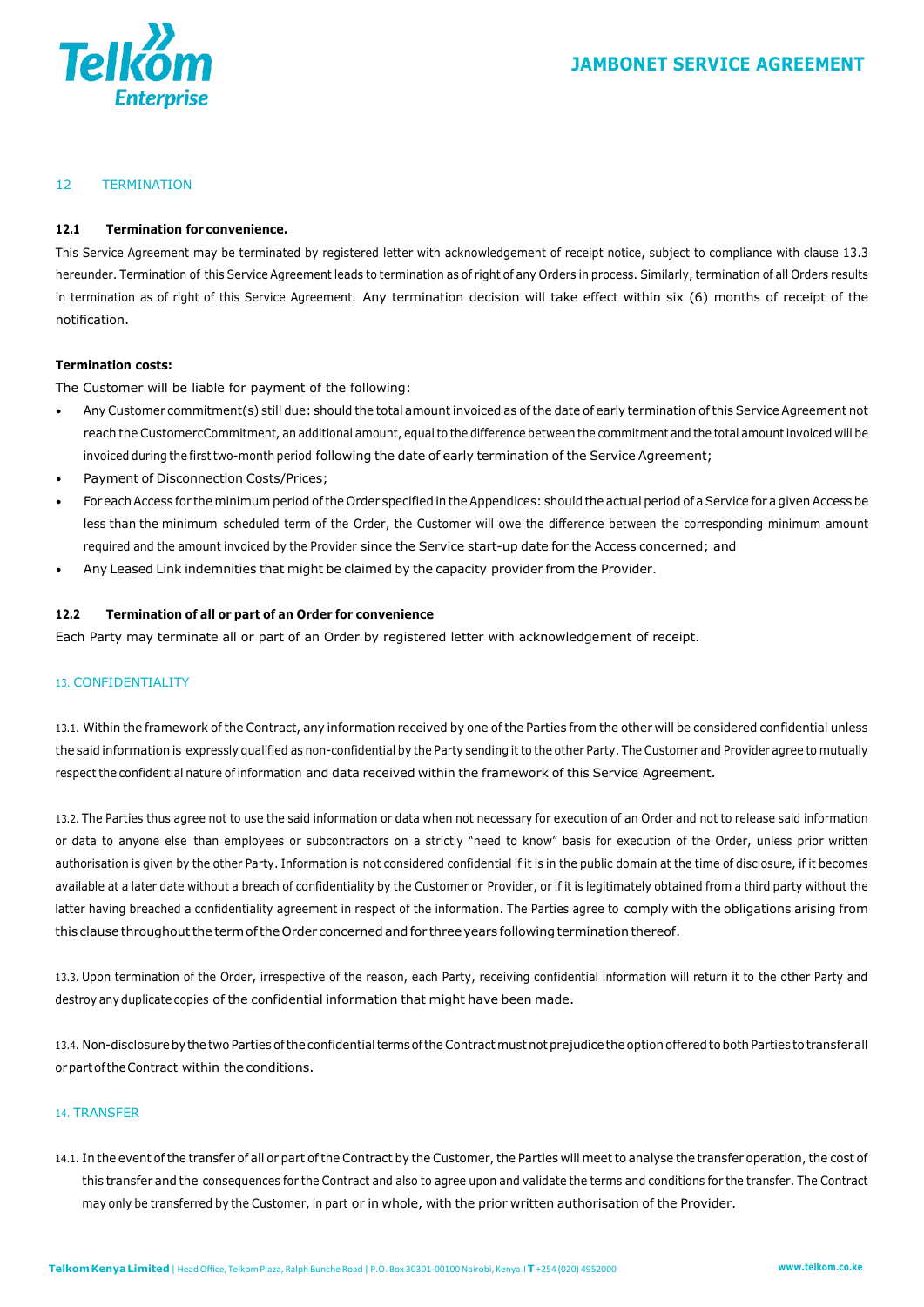# **JAMBONET SERVICE AGREEMENT**



14.2. In any event, no transfer may be made without the balance of the Customer's account of any amounts billed to Beneficiaries first being paid.

14.3. The Provider is free to assign or transfer the rights and obligations in patoral of the Contract to an affiliate or a third party, provided the Provider ensures all the rights and obligations undertaken by the Provider under the Contract with respect to the Customer are taken over. The Provider will be released from its obligations on the effective date of the transfer, which will be notified to the Customer by the Provider within a reasonable timeframe which may not be less than 30 days.

#### 15. APPLICABLE LAW

This Agreement and the rights of the Parties hereunder shall be governed by and interpreted in accordance with the laws of Kenya. Any dispute or differences of any kind whatsoever arising out of or in connection with this agreement shall be referred to arbitration under the rules of the Chartered Institute of Arbitrators Kenya Branch, provided that where Provider claims any sums from the Customer such claim shall not be considered a dispute for purposes of this clause.

# 16. EFFECTIVE DATE

The effective date of this Agreement is the date of the signature by both Parties. I/We certify that the information given in this form is correct.

I/We understand that the services from Telkom are subject to the applicable Service Agreement and/or the Master Services Agreement (where applicable) and I/we agree to be bound by them.

| Customer Authorised Representative | Telkom Kenya Authorised Representative |
|------------------------------------|----------------------------------------|
| Name:                              | Name:                                  |
|                                    | Signature:                             |
|                                    |                                        |